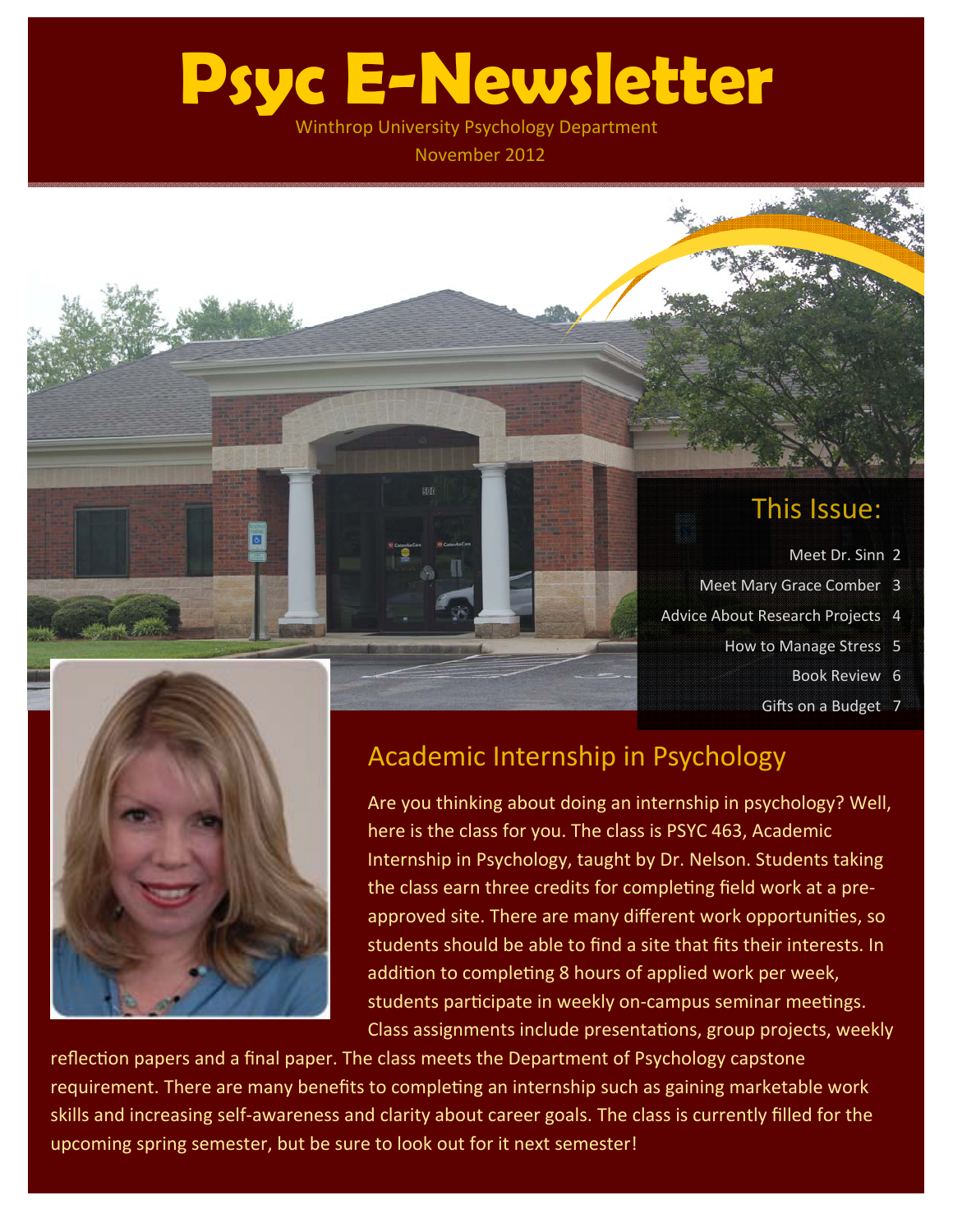## **Meet Dr. Sinn — Angel DiDomenico**



Dr. Sinn, originally from Omaha Nebraska, has taught at Winthrop for 16 years. After undergraduate work, he moved to Norfolk, VA for his graduate studies, which is when he first fell in love with the city. Though he always saw himself teaching at a smaller school, he found the perfect union living in Charlotte and commuting to Winthrop.

Dr. Sinn's joyfulness can be seen in the humor he brings to the classroom and his personal life. He enjoys swing dancing and has even taught swing dancing lessons. Adding to his joy is his involvement in a gospel choir.

At home he expresses his joy and playfulness through his interactions with his son, Tyler, and two rescue dogs. Tyler is five years old and currently playing soccer. Dr. Sinn says the most surprising thing about parenthood is that it is full of constant humor.

Currently, Dr. Sinn is working on research that examines ideology and the impact it has on political affiliation and morality. This research shows one of Dr. Sinn's most striking features, his interest in seeing the world differently.

From swing dancing to statistics, Dr. Sinn is always taking a deeper look into the way ideas are thought about. This is one reason he became interested

**"I am curious, idealisƟc, and joyful."**

**"Singing gospel songs makes it very difficult to be angry."**

**"I genuinely enjoys being wrong because those are the moments that really open a person's mind."**

in learning about systems theory while in graduate school. Out of all the classes he has taught, his system theory symposium course is his favorite because it gives students a chance to think about everyday concepts in a deeper way. He describes the class as, "a union between philosophy and science." With this kind of deeper understanding, along with his silly, playful personality, it is easy to see how Dr. Sinn has become an asset to Winthrop's Psychology department.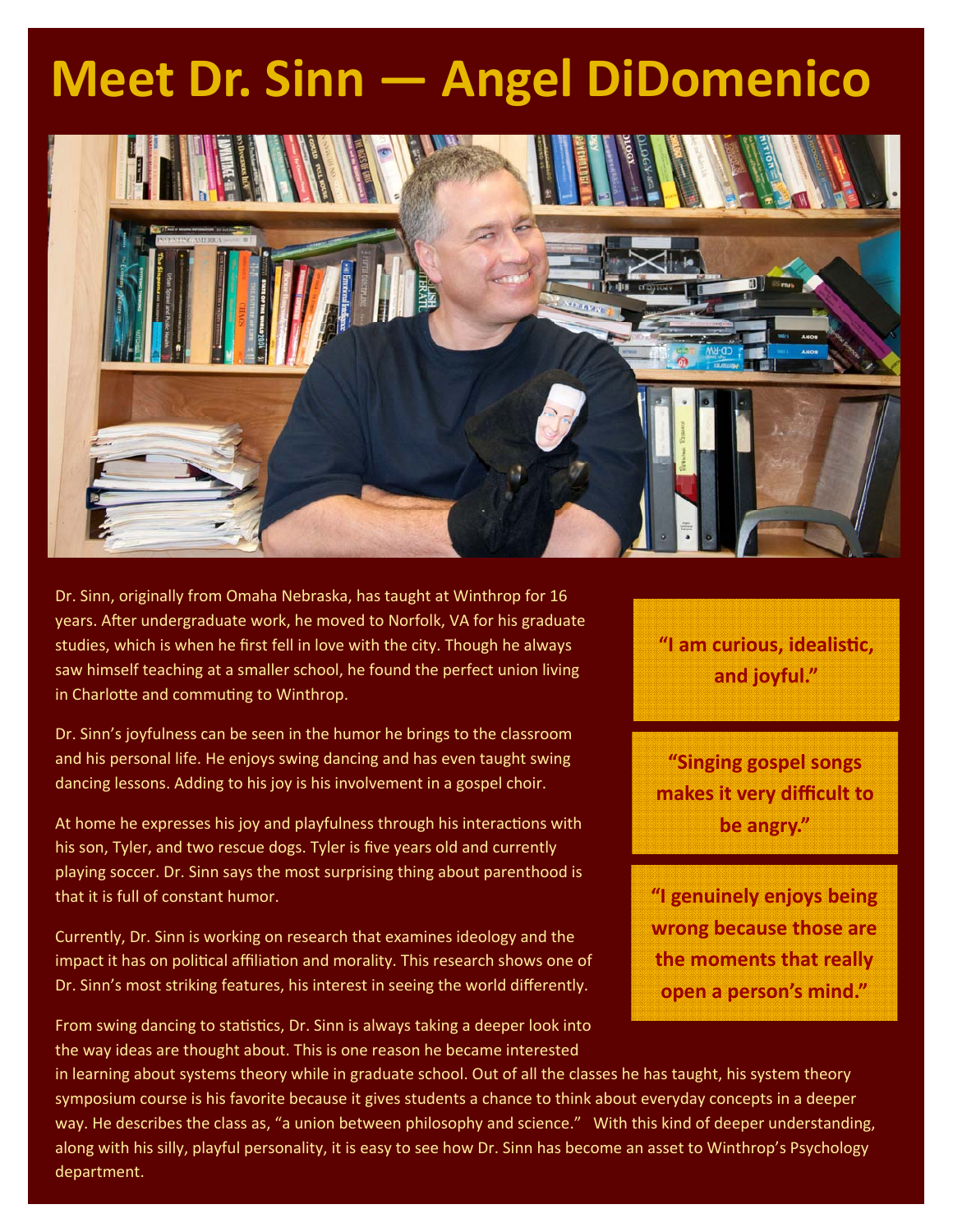## **Meet Mary Grace Comber — Angel DiDomenico**



Mary Grace Comber is a sophomore Psychology major who hails from Doylestown, Pennsylvania. Although she is far from home, Mary loves Winthrop and its beautiful campus. When describing her reasons for coming to Winthrop, besides the great psychology program and wonderful faculty, which she thoroughly enjoys, the campus was among her top reasons for deciding on Winthrop. She has grown to love the south and especially enjoys the southern weather and sitting on the swings every afternoon.

Since she can't spend time playing with her beloved golden retriever, Jake, she spends her free time writing songs, going to her favorite bakery, Amelie's, and being involved with RUF, the campus ministry she attends.

Though she can't answer who her favorite band is, or what her favorite color is, she can tell you that she loves instagramming pictures of her life

and that her favorite movie is Pixar's UP. According to her friends Mary quotes UP in almost every conversation, and she has even received an Ellie badge. Receiving an Ellie Badge completed one of her many goals which include graduating college and making people happy. It is easy to see how Mary makes her friends happy with her beautiful and outgoing personality. If you ever see her swinging on scholar's walk she will most likely be laughing. Her smile, which appears often, brightens up the day of everyone around her.

Mary says one of her favorites past times is to drink a cold cup of iced coffee, since she doesn't like hot coffee, and have conversations with people.

She loves getting to know new people and getting the opportunity to invest in their lives. She especially looked forward to being a sophomore this semester, since it gave her the opportunity to encourage younger freshmen.

Mary is currently in the process of declaring her Spanish minor and eventually wants to use this to work with the growing Spanish population in the country, or even to do missions work abroad.

She says her personal life experiences were what influenced her to be a psychology major. She wants to one day become a Christian Counselors. Mary's love of life and people surely inspire those who come in contact with her and explains her success in Psychology.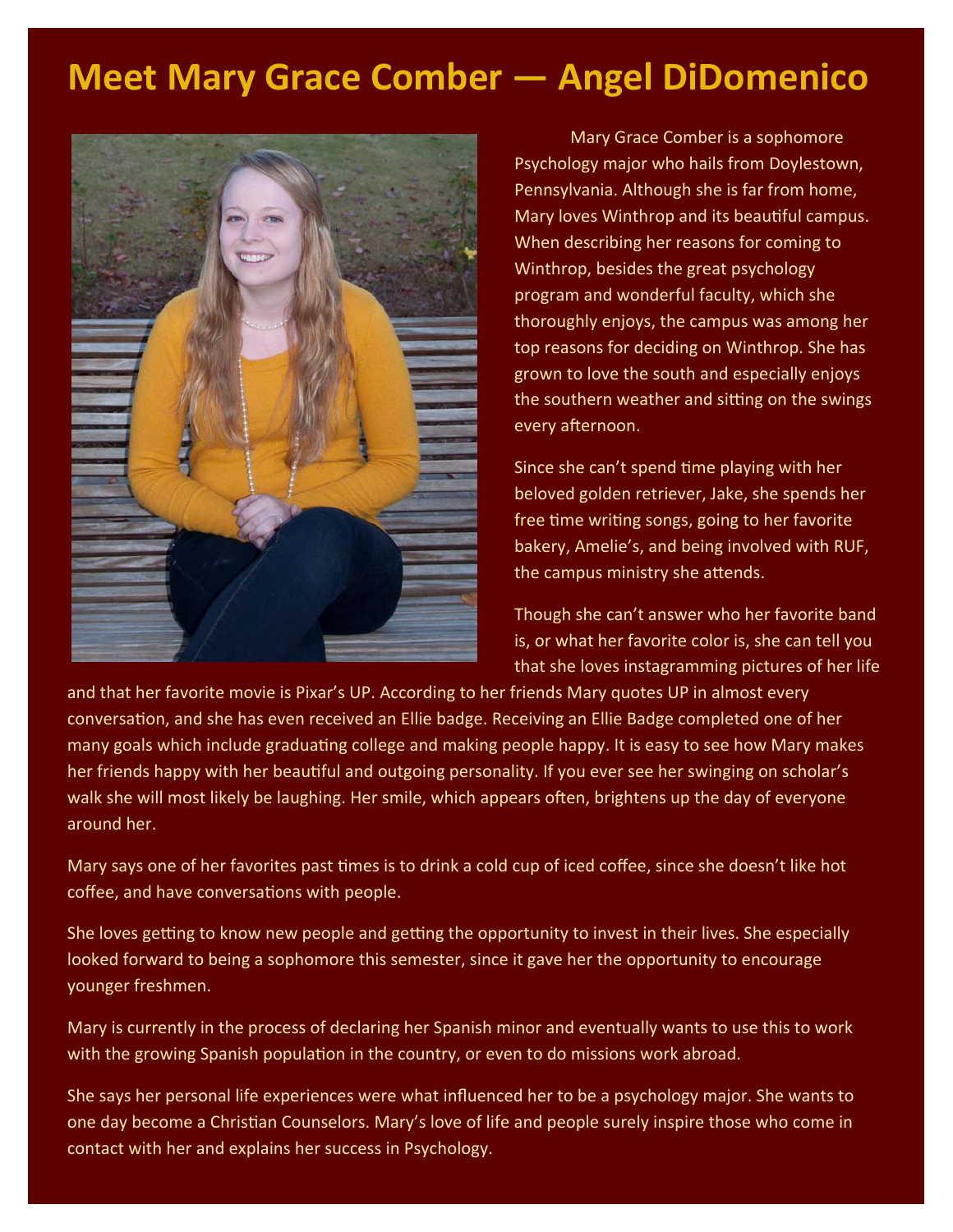## **Advice About Research Projects — Katelyn Boan**

Are you thinking about taking PSY 302 next semester? Are you nervous about the research project? Here are some helpful hints that you may be able to use!



#### **1. Narrow your topic down**

 This is one of your first hurtles and possibly one of the more difficult ones. You need to pick a topic you are interested in and narrow it down to a specific hypothesis. While your professor should be able to help you with ideas, ultimately it is up to you and your group to figure it out. Choose carefully, you are stuck with it for the entire semester.

#### **2. Be selecƟve with your group**

If you decide to work in a group, be selective of your members. Make sure you establish member roles at the beginning of the semester and stick to them! It is important and will help everyone manage stress that comes with this project. **3. Plan ahead**

Make sure to plan ahead. Know your deadlines and

important dates. If you stick to these dates, this can also help manage your stress.

#### **4. Chose reliable sources**

 To have some backbone to your hypothesis and project, make sure you have good sources. Take your time and search hard and long for the right ones to use!

#### **5. Don't stress yourself out about IRB approval**

Waiting for IRB approval is a stressful time for everyone. Try to relax, even though it might feel impossible. You have submitted everything and done all you can! Try to be patient and take a breather.

#### **6. Be nice to your past professors**

 You are most likely going to be relying on your past professors to help you find survey takers. Once you have emailed a very professional and personal email asking them for help, and they agree, make sure you write a thank you note. This is a nice touch and takes you less than 5 minutes to do!

#### **7. Don't be afraid to ask for help**

We have lots of psychology resources on campus, do not be afraid to ask for help if you need it!

#### **8. Read, re‐read, and then read it again**

 Completely and carefully read everything you write for this project. This is a simple hint but very important. Nobody likes to see a misprint on a survey.

#### **9. Don't be afraid to promote**

Promoting your survey is important, get it out there!

#### **10. Be producƟve and proacƟve**

Stay calm and be productive. Find new ways to improve your survey as well as your project.

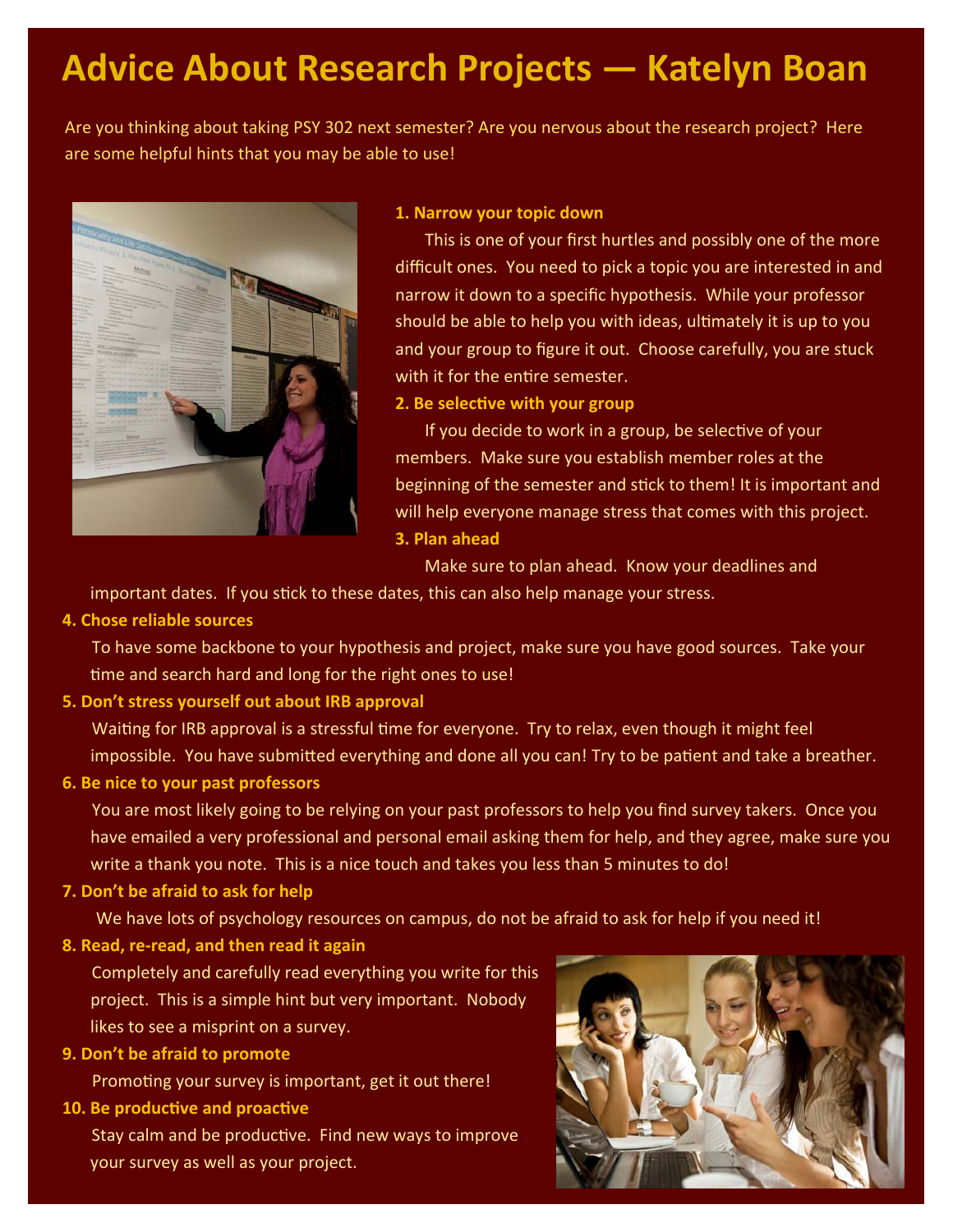## How to Manage Stress at the End of the Semester — Katelyn Boan



#### **Avoid unnecessary Stress**

you will be able to focus on things that you need to tackle first! This will help you put things into priority for you! **Accept things you cannot change** (just turn We cannot be in control of everything, unfortunately. Once you acknowledge and accept this, you might face less stress. Going with the flow while being productive is usually the best things you can do for yourself.

#### **Exercise**

Eating healthy and making time for exercise is very important when you are faced with stressful times! Working off some steam will release some endorphins and make you feel better about life in general. Eating healthy will help you stay healthy and will be less likely of becoming sick. Let's face it, being stressed and sick at the same time might be the most miserable thing in the world.

#### **Plan ahead**

This one is simple, plan ahead. This will help you manage your time as well as your stress.

#### **Get enough sleep**

 It's hard to get enough sleep when you are stressed out, but this is important. This can keep you healthy and productive. This can also help you keep your sanity. We all know that not getting enough sleep seems to stress you out even more. So get enough sleep, and you will be less stressed!

#### **Look for the silver lining**

Have a positive attitude! Everything will be okay in the end and YOU WILL SURVIVE!

#### **Learn Ɵme management**

Learn how to budget your time and stick to it!

#### **Make Ɵme for fun**

Squeeze in fun when you can!

#### **Make a budget**

When shopping for Christmas presents, make a budget and stick to it! Money stressors for college students are terrible. Be proactive and plan ahead!

#### **Make Ɵme for yourself**

The most important tip is





other time in your life, but during times of stress, it is even more important. To help you not lose your sanity, which is precious now-adays, pencil something in for yourself. Whether it be a craft night, a pedicure, a movie night, or simply an ice cream cone, schedule something for yourself. This will help you get your mind off of things and in the end will most likely help you be more productive.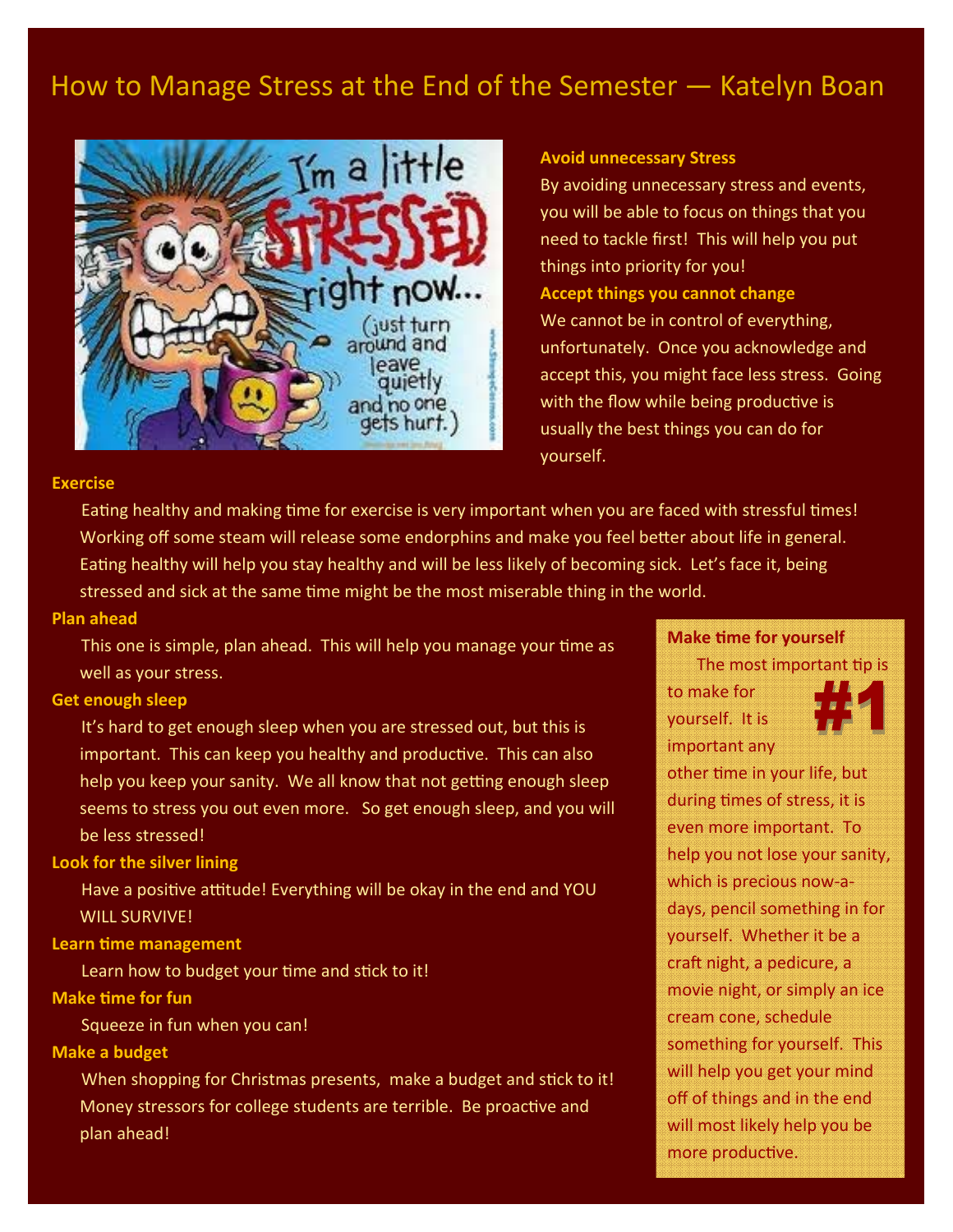## **Book Review: The Three Christs of YpsilanƟ — Natalie Hyland**



This is the true story of three people with schizophrenia who all believed they were Jesus Christ. It wasn't long before they stopped being polite and started acting really odd. In 1959, social psychologist Milton Rokeach wanted to test the strength of self-delusion. So, he gathered three men, all of whom identified themselves as Jesus Christ, and made them live together in the same mental hospital in Michigan for two years. Rokeach hoped the Christs

would give up their delusional identities after confronting others who claimed to be the same person. But that's not what happened.

At first, the three men quarreled constantly over who was holier. According to Rokeach, one Christ yelled, "You oughta worship me!" To which another responded, "I will not worship you! You're a creature! You better live your own life and wake up to the facts!"

Unable to turn the other cheek, the three Christs often argued until punches were thrown. Eventually, however, they each explained away their conflicting identities. One believed, correctly, that the other two were mental patients. Another rationalized the presence of his companions by claiming that they were dead and being operated by machines.

But the behavior of the three men isn't even the most bizarre part. Far stranger was the way Rokeach tried to manipulate his subjects. As part of the experiment, the psychologist wanted to see just how entrenched each man's delusions were. For example, one of the Christs, Leon, believed he was married to a person he

called Madame Yeti Woman, a 7-ft.-tall, 200-lb. descendant of an Indian and a jerboa rat. So, Rokeach wrote love letters to Leon from Madame Yeti Woman. They contained instructions, requesting that Leon sing "Onward Christian Soldiers" during group meetings and smoke a certain brand of cigarettes. Leon was so touched by the attention from his make -believe wife that he broke into tears upon receiving the letters. But when the Yeti Woman asked him to change his name, Leon felt as though his identity was being challenged. He was on the verge of divorcing his fantasy spouse when Rokeach finally dropped that part of the experiment.

At the end of their two-year stay, each man still believed he was the one and only son of God. In fact, Rokeach concluded that their Jesus identities may have become more embedded after being confronted with other Christs.

Twenty years later, he renounced his methods, writing, "I really had no right, even in the name of science, to play God and interfere around the clock with their daily lives."